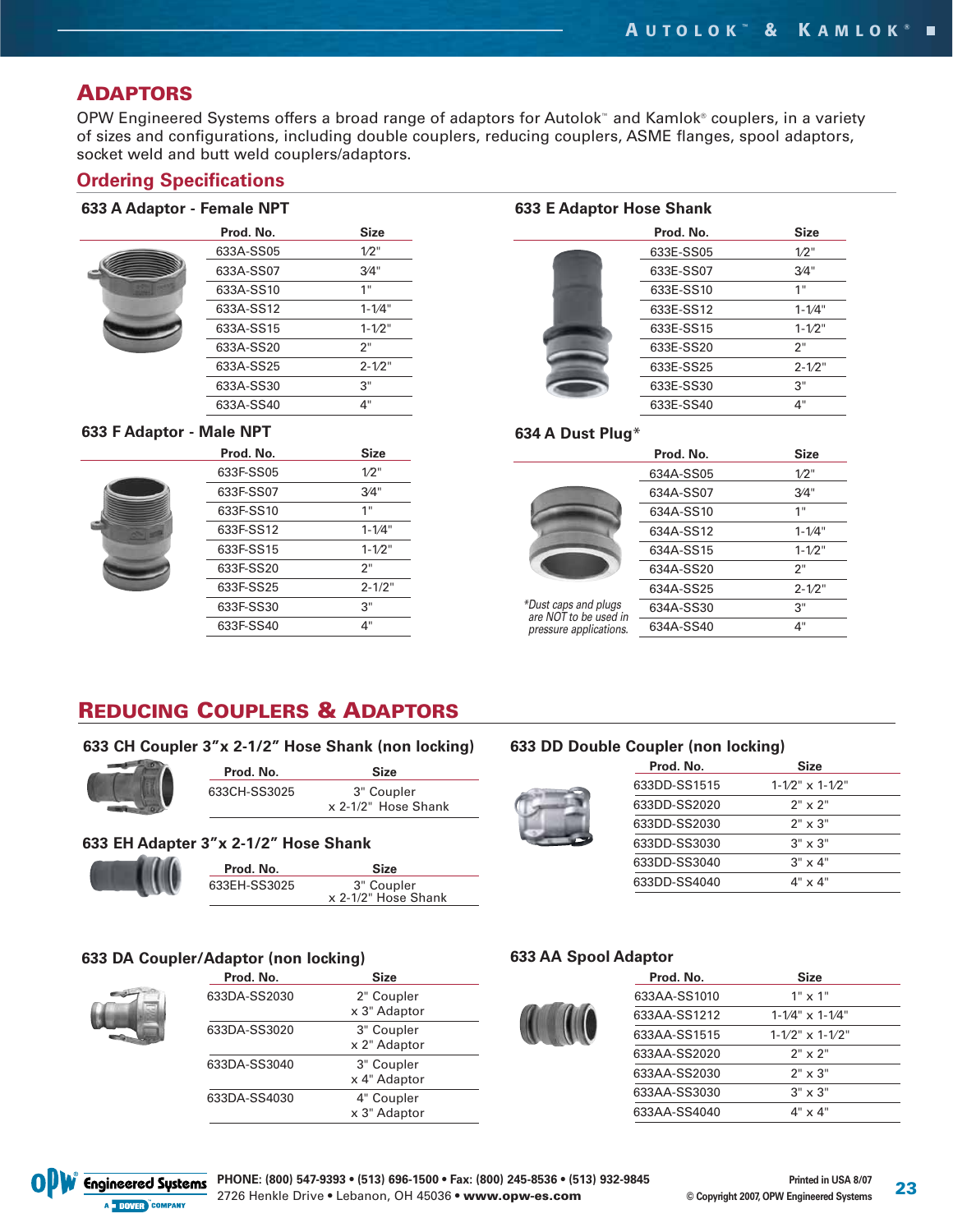## **MISCELLANEOUS COUPLERS & ADAPTORS**

## **Ordering Specifications**

## **633 AW Adaptor w/Socket Weld End**



| Prod. No.  | <b>Size</b> |  |
|------------|-------------|--|
| 633AW-SS05 | 1/2"        |  |
| 633AW-SS07 | 3/4"        |  |
| 633AW-SS10 | 1"          |  |
| 633AW-SS12 | $1 - 1/4"$  |  |
| 633AW-SS15 | $1 - 1/2"$  |  |
| 633AW-SS20 | ን"          |  |
| 633AW-SS25 | $2 - 1/2"$  |  |
| 633AW-SS30 | 3"          |  |
| 633AW-SS40 | 4"          |  |
|            |             |  |

Note: When ordering size of bore (O. D. of tubing or the content of the content of bore (O. D. of tubing or th<br>pipe) must be specified. The specified of the specified.

## **733 LDS Coupler (150 Lb. ASME Flange)**



| Prod. No.   | <b>Size</b> |  |
|-------------|-------------|--|
| 733LDS-SS05 | 1/2"        |  |
| 733LDS-SS07 | 3/4"        |  |
| 733LDS-SS10 | 1"          |  |
| 733LDS-SS12 | $1 - 1/4"$  |  |
| 733LDS-SS15 | $1 - 1/2"$  |  |
| 733LDS-SS20 | ን"          |  |
| 733LDS-SS25 | $2 - 1/2"$  |  |
| 733LDS-SS30 | 3"          |  |
| 733LDS-SS40 | 4"          |  |

## **733 DLW Socket Weld**



| Prod. No.   | <b>Size</b> |
|-------------|-------------|
| 733DLW-SS05 | 1/2"        |
| 733DLW-SS07 | 3/4"        |
| 733DLW-SS10 | 1"          |
| 733DLW-SS12 | $1 - 1/4"$  |
| 733DLW-SS15 | $1 - 1/2"$  |
| 733DLW-SS20 | ን"          |
| 733DLW-SS25 | $2 - 1/2"$  |
| 733DLW-SS30 | 3"          |
| 733DLW-SS40 | 4"          |
|             |             |

Note: When ordering size of bore (O. D. of tubing or

## **633 LAS Adaptor (150 Lb. ASME Flange)**

|  | Prod. No.   | <b>Size</b> |  |
|--|-------------|-------------|--|
|  | 633LAS-SS05 | 1/2"        |  |
|  | 633LAS-SS07 | 3/4"        |  |
|  | 633LAS-SS10 | 1"          |  |
|  | 633LAS-SS12 | $1 - 1/4"$  |  |
|  | 633LAS-SS15 | $1 - 1/2"$  |  |
|  | 633LAS-SS20 | ን"          |  |
|  | 633LAS-SS25 | $2 - 1/2"$  |  |
|  | 633LAS-SS30 | 3"          |  |
|  | 633LAS-SS40 | 4"          |  |
|  |             |             |  |

## **633 FW Butt V**



| Weld |            |            |  |  |  |
|------|------------|------------|--|--|--|
|      | Prod. No.  | Size       |  |  |  |
|      | 633FW-SS05 | 1/2"       |  |  |  |
|      | 633FW-SS07 | 3/4"       |  |  |  |
|      | 633FW-SS10 | 1"         |  |  |  |
|      | 633FW-SS12 | $1 - 1/4"$ |  |  |  |
|      | 633FW-SS15 | $1 - 1/2"$ |  |  |  |
|      | 633FW-SS20 | ን"         |  |  |  |
|      | 633FW-SS25 | $2 - 1/2"$ |  |  |  |
|      | 633FW-SS30 | 3"         |  |  |  |
|      | 633FW-SS40 | $4"$       |  |  |  |

Note: When ordering size of bore (O. D. of tubing or pipe) must be specified.

## **733 BLW Butt Weld**



| Prod. No.   | <b>Size</b> |  |
|-------------|-------------|--|
| 733BLW-SS05 | 1/2"        |  |
| 733BLW-SS07 | 3/4"        |  |
| 733BLW-SS10 | 1"          |  |
| 733BLW-SS15 | $1 - 1/2"$  |  |
| 733BLW-SS20 | ን"          |  |
| 733BLW-SS25 | $2 - 1/2"$  |  |
| 733BLW-SS30 | 3"          |  |
| 733BLW-SS40 | 4"          |  |

Note: When ordering size of bore (O. D. of tubing or pipe) must be specified.

| Style                              | Size                | Part $#$           |
|------------------------------------|---------------------|--------------------|
| <b>SST Chain with Hooks</b>        | 12" Long            | H31119M            |
|                                    | 18" Long            | H31120M            |
| Brass Chain with "S" Hooks         | 6" Long<br>12" Long | H06682M<br>H06683M |
| Zinc Plated Chain with Finger Ring | 12" Long            | H-1436             |
| Spring Finger Ring                 | $1 - 6$ "           | H20550M            |

## **Accessories**

**IMPORTANT:** OPW products should be used in compliance with applicable federal, state, provincial, and local laws and regulations. Product selection should be based on physical specifications and limitations and compatibility with the environment and materials to be handled. OPW MAKES NO WARRANTY OF FITNESS FOR A PARTICULAR USE. All illustrations and specifications in this literature are based on the latest product information available at the time of publication. OPW reserves the right to make changes at any time in prices, materials, specifications and models and to discontinue models without notice or obligation.